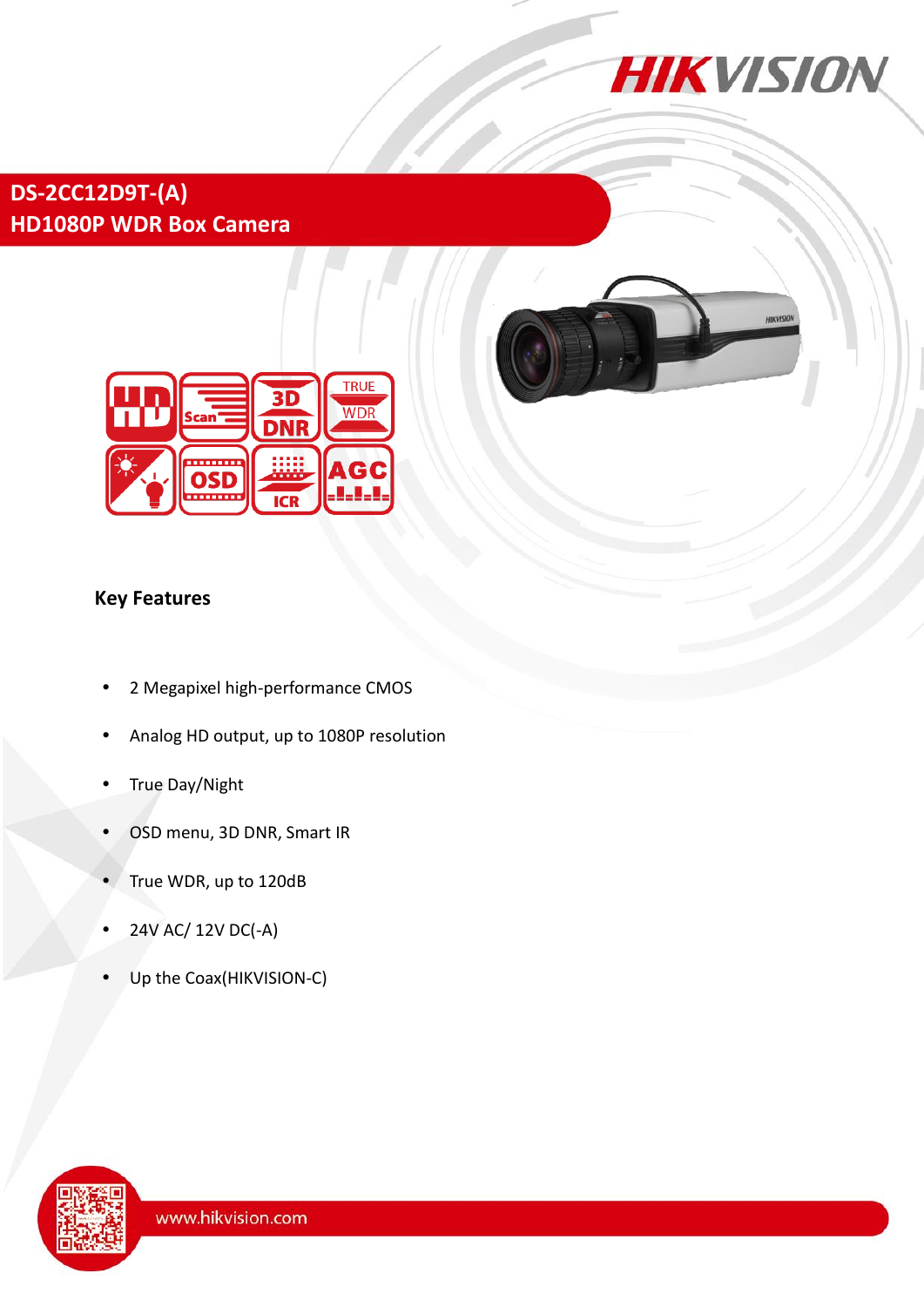

# **Specifications**

| Camera                      |                                                                                                                                           |
|-----------------------------|-------------------------------------------------------------------------------------------------------------------------------------------|
| Image Sensor                | 2MP CMOS Image Sensor                                                                                                                     |
| Signal System               | PAL/NTSC                                                                                                                                  |
| <b>Effective Pixels</b>     | 1944(H)*1092(V)                                                                                                                           |
| Min. illumination           | 0.01 Lux @ (F1.2,AGC ON),0 Lux with IR; 0.014 Lux @ (F1.4,AGC ON),0 Lux with IR                                                           |
| <b>Shutter Time</b>         | 1/25(1/30)s to 1/50,000s                                                                                                                  |
| Lens Mount                  | C/CS mount                                                                                                                                |
| Auto-iris                   | DC drive                                                                                                                                  |
| Day & Night                 | ICR                                                                                                                                       |
| Synchronization             | Internal synchronization                                                                                                                  |
| <b>WDR</b>                  | 120dB                                                                                                                                     |
| Video Frame Rate            | 1080p@25fps/1080p@30fps                                                                                                                   |
| HD Video Output             | 1 Analog HD output                                                                                                                        |
| <b>CVBS Output</b>          | 1Vp-p Composite Output(75Ω/BNC)                                                                                                           |
| Alarm                       | -A: 1 Alarm input; 1 Alarm output                                                                                                         |
| S/N Ratio                   | >62dB                                                                                                                                     |
| <b>Menu</b>                 |                                                                                                                                           |
| Scene                       | Indoor, Outdoor, Indoor1, LOW-LIGHT                                                                                                       |
| Camera ID                   | On/off (15 characters, position programmable)                                                                                             |
| <b>AGC</b>                  | Support                                                                                                                                   |
| D/N Mode                    | Color/BW/EXT                                                                                                                              |
| White Balance               | ATW, AWC-SET, Indoor, Outdoor, Manual                                                                                                     |
| Privacy Mask                | On/Off, maximum 8 zones                                                                                                                   |
| <b>Motion Detection</b>     | On/Off, maximum 4 zones                                                                                                                   |
| <b>BLC</b>                  | Support                                                                                                                                   |
| Anti-flicker                | On/Off                                                                                                                                    |
| Language                    | English, Japanese, CHN1, CHN2, Korean, German, French, Italian, Spanish, Polish, Russian, Portuguese<br>Dutch, Turkish, Hebrew and Arabic |
| <b>Functions</b>            | HSBLC, Digital noise reduction, Digital zoom(62x), Slow shutter, Mirror, Defog, Defect pixel correction,<br>SMART D-ZOOM                  |
| <b>General</b>              |                                                                                                                                           |
| <b>Operating Conditions</b> | -30 °C - 60 °C (-22 °F - 140 °F), Humidity 90% or less (non-condensing)                                                                   |
| Power Supply                | 12 VDC $\pm$ 15%, -A: 24V $\pm$ 15% AC, 12V $\pm$ 15% DC                                                                                  |
| Power Consumption           | Max. 4W, -A: Max. 6W                                                                                                                      |
| Communication               | Up the coax, Protocol: HIKVISION-C(TVI output)                                                                                            |
| Dimensions                  | 69.2×57.3×148.7mm(2.7" × 2.3" × 5.85")                                                                                                    |
| Weight                      | 520 g                                                                                                                                     |

## **Order Models**

X

DS-2CC12D9T-A